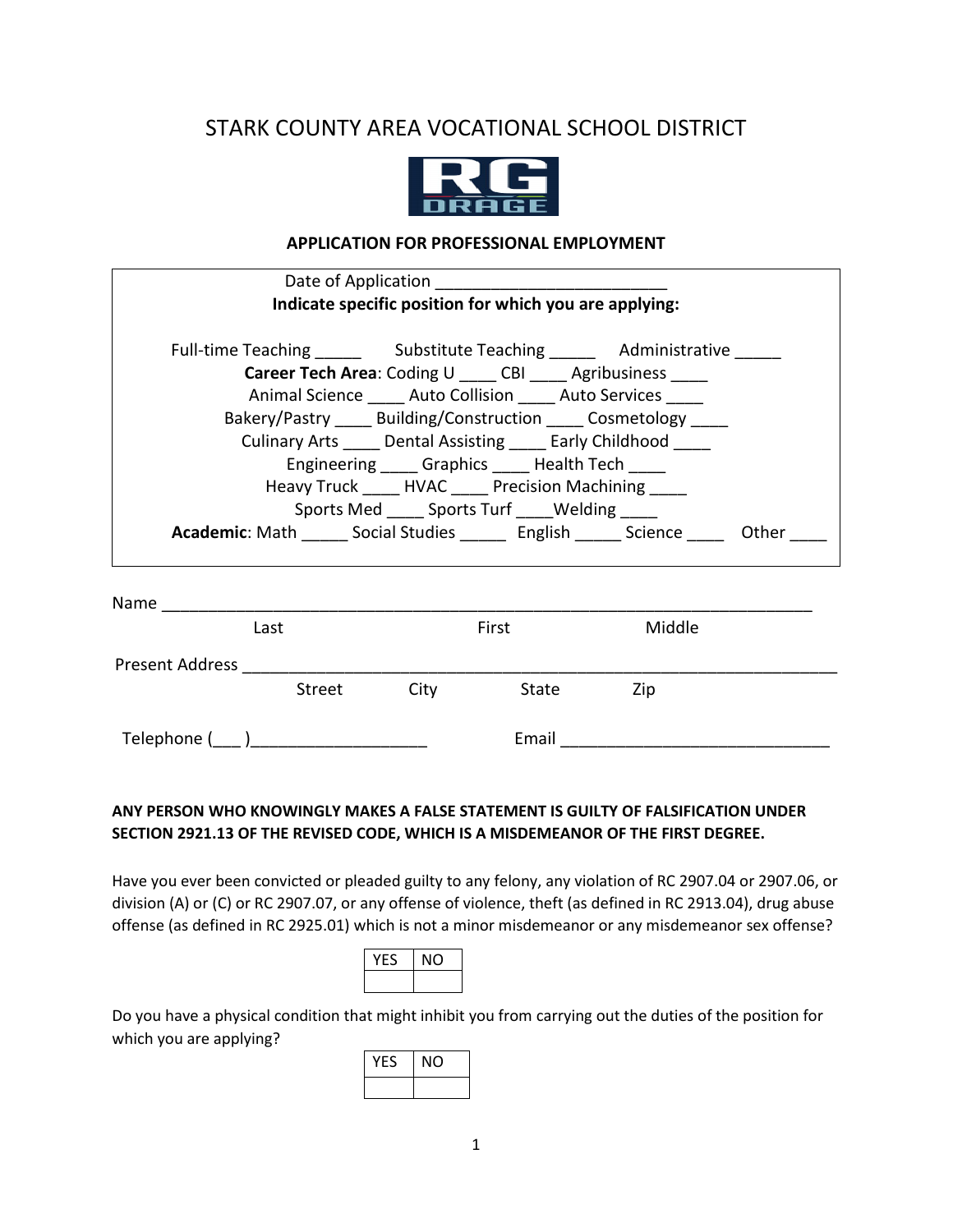If yes, what accommodations do you feel we could make which would allow you to perform the duties of the position for which you are applying?

Are you employed in education at the present time?

| FS<br>$\mathbf v$ | . . |  |
|-------------------|-----|--|
|                   |     |  |

If yes, please indicate school system/program and current position. \_\_\_\_\_\_\_\_\_\_\_\_\_\_\_\_\_\_\_\_\_\_\_\_\_\_\_\_\_\_

Are you under contract now?

If yes, please give contract expiration date

Present occupation if not in education \_\_\_\_\_\_\_\_\_\_\_\_\_\_\_\_\_\_\_\_\_\_\_\_\_\_\_\_\_\_\_\_\_\_\_\_\_\_\_\_\_\_\_\_\_\_

When would you be available for employment? \_\_\_\_\_\_\_\_\_\_\_\_\_\_\_\_\_\_\_\_\_\_\_\_\_\_\_\_\_\_\_\_\_\_\_\_\_\_\_

Check here if you have requested your credentials to be forwarded from your college placement office.

*Stark County Area Vocational School District conforms to all federal, state, and local laws and regulations including Title IX and nondiscrimination against any individual because of race, color, creed, sexual orientation, religion, citizenship, homeless/economic status, marital status, pregnancy, handicap, other physical/genetic characteristics, age, or otherwise qualified handicapped conditions, and provides equal access to the Boy Scouts and other designated youth groups.*

## **EDUCATIONAL EXPERIENCE**

| Name and Address of School | Subjects and Grades Taught | Dates |    |
|----------------------------|----------------------------|-------|----|
|                            |                            | From  | To |
|                            |                            |       |    |
|                            |                            |       |    |
|                            |                            |       |    |
|                            |                            |       |    |
|                            |                            |       |    |
|                            |                            |       |    |
|                            |                            |       |    |

### **SUBJECT PREPARATION**

List grade levels or subjects you are licensed/certified to teach in order of preference.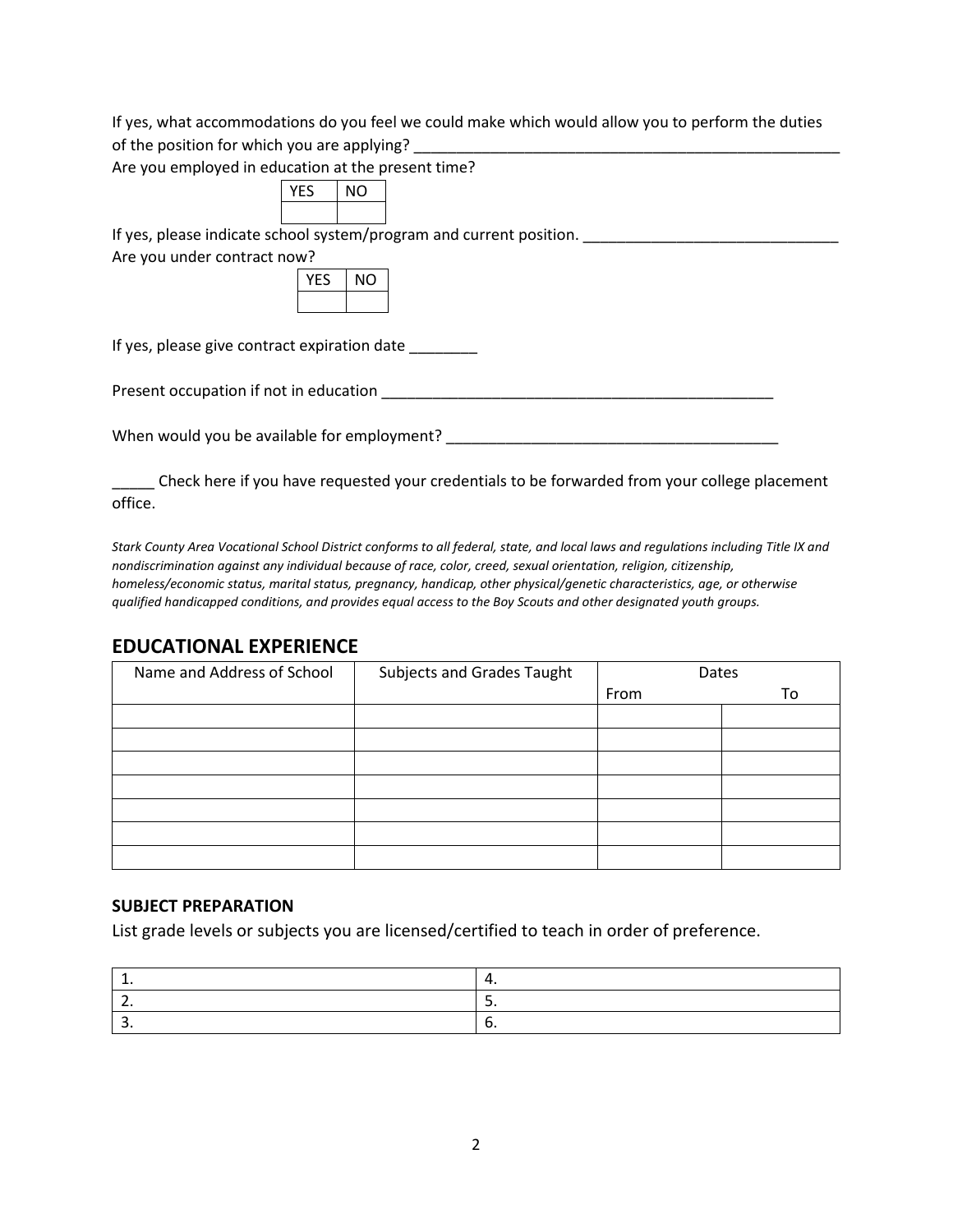## **COLLEGE AND/OR UNIVERSITIES ATTENDED**

| <b>Name of School</b> | <b>Degree</b> | Academic and/or<br><b>Majors</b> | <b>Semester Hours</b> | <b>Date Degree</b><br>Completed |
|-----------------------|---------------|----------------------------------|-----------------------|---------------------------------|
|                       |               |                                  |                       |                                 |
|                       |               |                                  |                       |                                 |
|                       |               |                                  |                       |                                 |
|                       |               |                                  |                       |                                 |
|                       |               |                                  |                       |                                 |

## **TEACHING/SUPERVISORY/ADMINISTRATIVE CERTIFICATES HELD**

| <b>Certificate No.</b> | <b>State</b> | <b>Type</b> | Concentration<br>Area | Date Issued | <b>Date Expires</b> |
|------------------------|--------------|-------------|-----------------------|-------------|---------------------|
|                        |              |             |                       |             |                     |
|                        |              |             |                       |             |                     |
|                        |              |             |                       |             |                     |

\*\* PLEASE ATTACH COPY OF YOUR CURRENT CERTIFICATES/LICENSES

### **ACADEMIC AND PROFESSIONAL REFERENCES**

| <b>Name</b> | <b>Address</b> | Position | <b>Telephone</b> |
|-------------|----------------|----------|------------------|
|             |                |          |                  |
|             |                |          |                  |
|             |                |          |                  |
|             |                |          |                  |
|             |                |          |                  |
|             |                |          |                  |
|             |                |          |                  |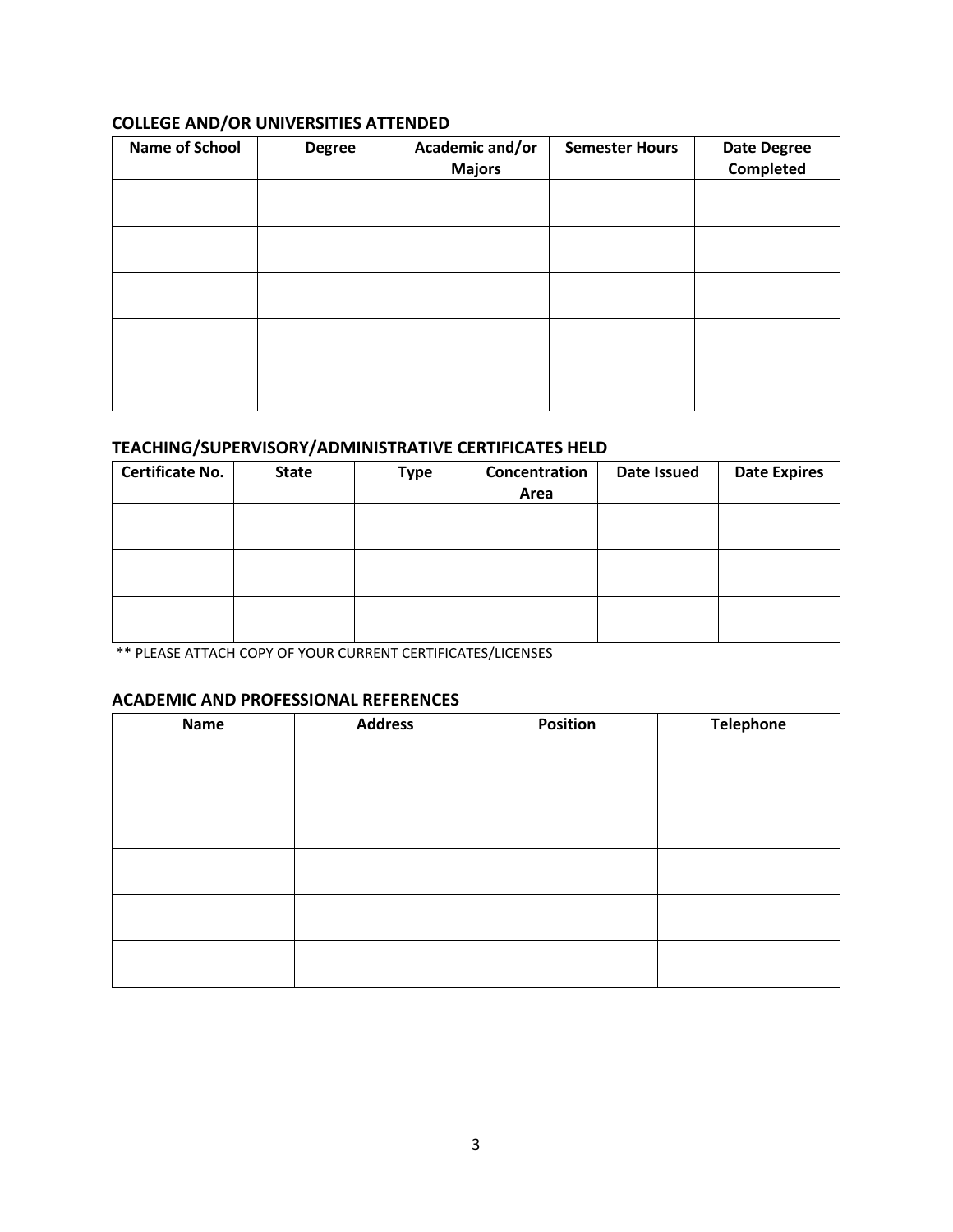## **OTHER RELATED WORK EXPERIENCE**

| <b>Name and Address</b> | <b>Nature of Work</b> | <b>Dates</b> |      |
|-------------------------|-----------------------|--------------|------|
|                         |                       | To           | From |
|                         |                       |              |      |
|                         |                       |              |      |
|                         |                       |              |      |
|                         |                       |              |      |
|                         |                       |              |      |
|                         |                       |              |      |
|                         |                       |              |      |
|                         |                       |              |      |
|                         |                       |              |      |
|                         |                       |              |      |

## **EXPERIENCE IN WORKING WITH YOUTH (Other than Teaching)**

| Organization | <b>Dates</b> |      | <b>Age Group</b> | <b>Responsibilities</b> |
|--------------|--------------|------|------------------|-------------------------|
|              | To           | From |                  |                         |
|              |              |      |                  |                         |
|              |              |      |                  |                         |
|              |              |      |                  |                         |
|              |              |      |                  |                         |
|              |              |      |                  |                         |
|              |              |      |                  |                         |
|              |              |      |                  |                         |
|              |              |      |                  |                         |
|              |              |      |                  |                         |
|              |              |      |                  |                         |

**SPECIAL INTERESTS (Include hobbies, cultural interests, etc.)**

**Explain briefly why you wish to be employed by the R.G. Drage Career Center:**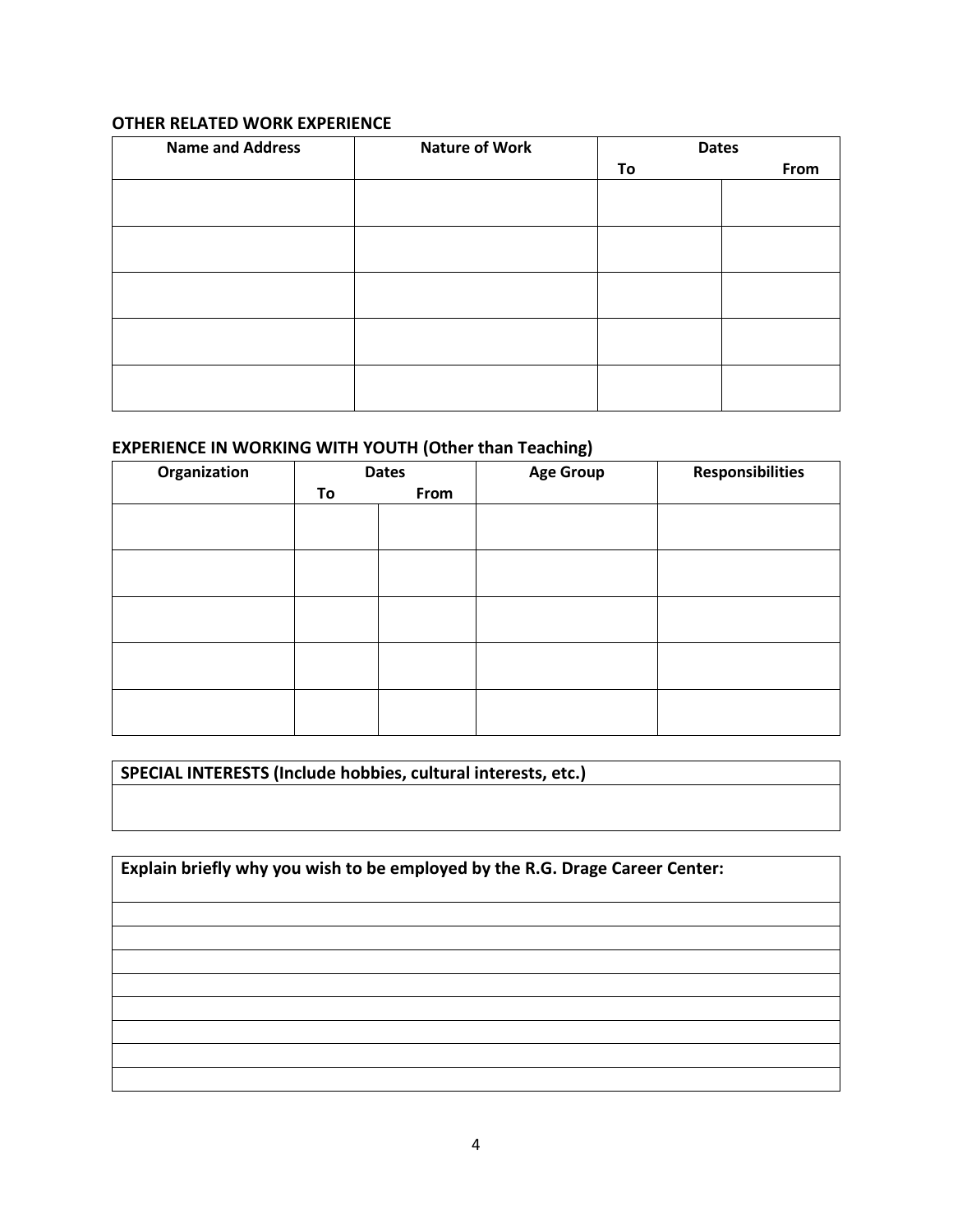#### Application

We sincerely appreciate the time and interest you have given in making application to the R. G. Drage Career Technical Center. We hope to reciprocate this by giving your application prompt consideration. Upon receipt of your application, it will be processed and placed in our active file for consideration when openings occur. If you have other questions concerning employment, we will make every effort to answer them for you.

### ALL APPLICATIONS SHOULD BE RENEWED ANNUALLY

### Salary Schedule

Certified employees are placed on the Teacher Salary Schedule in accordance with their training and experiences.

### Fringe Benefits

Longevity pay, family hospitalization, life insurance, professional and personal days, and sick leave are a few of the fringe benefits available.

#### School Year

The term of service constituting a school year provides for a minimum of 180 student days of classroom instruction and additional days for professional in-service and Parent/Teacher conferences.

### Certification

The individual employee assumes responsibility of obtaining, renewing, and up-grading certification which must be filed with the Superintendent.

**READ CAREFULLY BEFORE SIGNING**: I hereby certify that the answers on this application are true and correct to the best of my knowledge and belief and that any deliberate misrepresentation of fact contained herein may be grounds for invalidating any contract commitments resulting from this application. I understand that my employment will be subject to the law of the State of Ohio and to the job descriptions and policies adopted by the Board of Education. This application will be considered active for twelve (12) months from the date filed. If I am hired, it becomes part of my official employment record. I agree that any claim or lawsuit relating to my service with Stark County Vocational School District or any of its subsidiaries must be filed no more than six (6) months after the date of employment action that is the subject of the claim or lawsuit. I waive any statute of limitations to the contrary.

DATE SIGNATURE OF APPLICANT

**Please return to: OFFICE OF SUPERINTENDENT Stark County Area Vocational Area School District 2800 Richville Drive, S.E. Massillon, Ohio 44646**

 $\frac{1}{\sqrt{2\pi}}$  , the contract of the contract of the contract of the contract of the contract of the contract of the contract of the contract of the contract of the contract of the contract of the contract of the contract